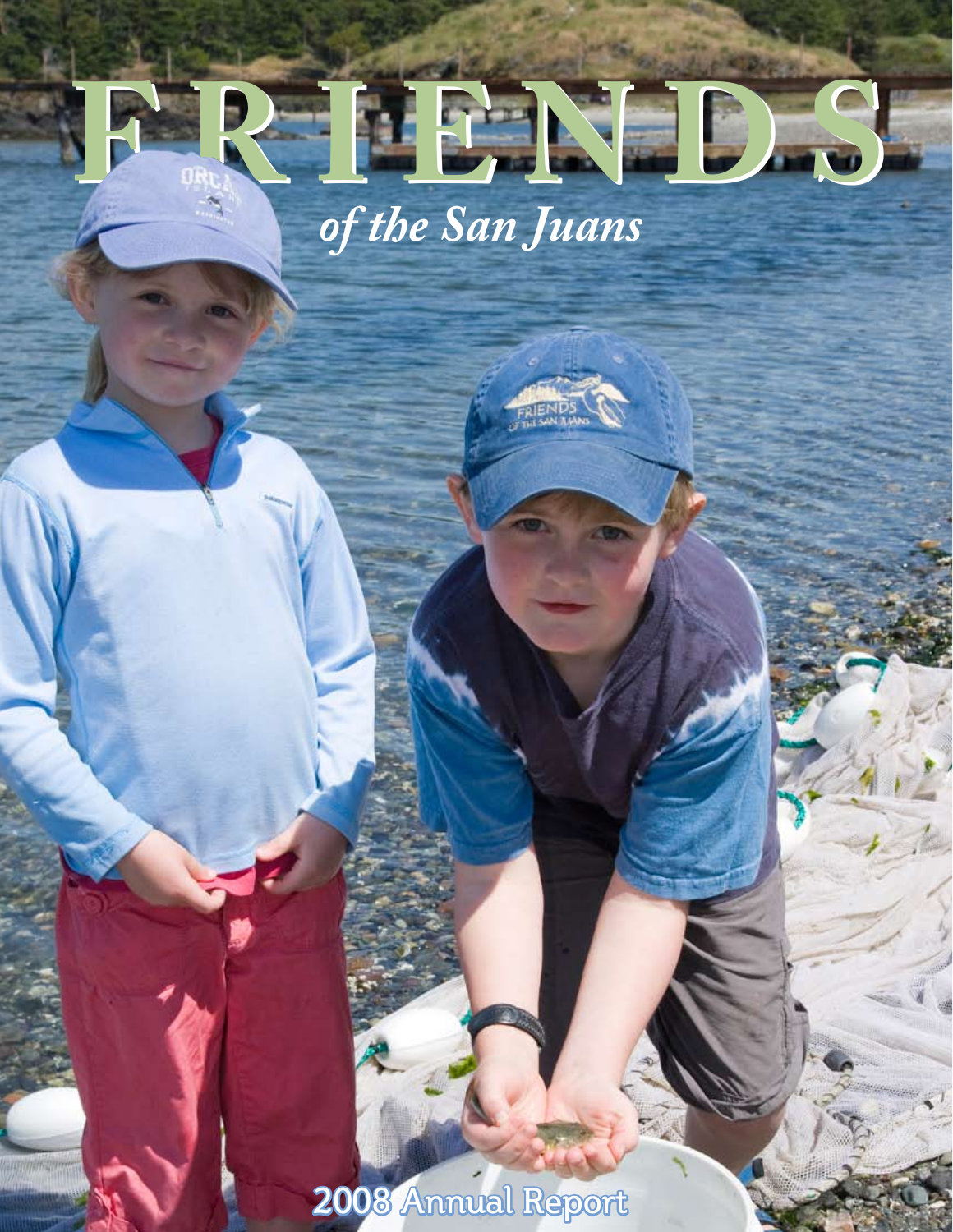## **From the Director**

From preserving farmland,<br>drinking water, wetlands<br>and shorelines, to<br>advocating for greater<br>protections for fish and wildlife, in<br>2008, FRIENDS of the San Juans drinking water, wetlands and shorelines, to advocating for greater protections for fish and wildlife, in 2008, FRIENDS of the San Juans succeeded in protecting the San Juans and preserving our quality of life through science, policy, law and citizen action.

We could not have accomplished these great strides without you, our members, who stepped up to testify to preserve iconic places like Crow Valley, San Juan Valley, Blind Bay, and Fisherman Bay. Without your emails and letters, species like eelgrass, forage fish, salmon and orca would have fewer places to live; and our freshwater resources would be available to the highest bidder.

This year, we held the line against attacks on habitat protection, winning a critical shoreline protection case along the west end of Pearl Island, near Roche Harbor. We proved again that mere convenience does not outweigh the public's interest in preservation of critical eelgrass habitat for forage fish, salmon and orca whales.

**"Please Join Nora and me in supporting the**  work of FRIENDS of the **San Juans…They are preserving the quality of life that we all moved here to enjoy."** 

*Odd Fausko, Member*



*Photo l to r) Executive Director Stephanie Buffum Field, Nora and Odd Fausko, Staff Attorney Kyle Loring, Office Manager Jana Marks and Membership Director Scott Boye.*

We continued science-based restoration on Lopez and San Juan islands. These projects, when completed in 2009, will improve habitat for forage fish and salmon by removing harmful shoreline structures.

Partners like you make our work possible…and inspire our conservation team to improve our skills and services to better protect the land, water, sea and livability here in the San Juan Islands. During this challenging

economic climate, your support is as valuable as ever. Thank you for your continued support; we look forward to carrying on our mission with you to protect the San Juans and preserve our quality of life.

Stohnic Bypa Jield

Stephanie Buffum Field Executive Director

#### **FRIENDS of the San Juans**

**MISSION:** To protect the land, water, sea, and livability of the San Juan Islands through science, education, policy, law and citizen action.

P.O. Box 1344, Friday Harbor, WA 98250 360-378-2319 *www.sanjuans.org*

**BOARD OF DIRECTORS:** *Orcas* - Tom Owens, Farouk Seif & Janet Alderton *San Juan* - Ralph Hahn, Bill Watson, Mark Gardner & Larry Marx

*Shaw* - Lynn Bahrych & Fred Ellis | *Lopez* - San Olson & George Lawson

**STAFF:** *Executive Director* - Stephanie Buffum Field (stephanie@sanjuans.org) *Science Director* - Tina Whitman (tina@sanjuans.org), *Staff Attorney* - Kyle Loring (kyle@sanjuans.org), *Office Manager* - Jana Marks (jana@sanjuans.org), *Membership Director* - Scott Boye (scott@sanjuans.org) *Grants Manager* - Shannon Davis (shannon@sanjuans.org).

Newsletter design by Tif & Gif Creative. Cover photo by Mark Gardner

Printed with Soy Ink on Paper that is 100% PCW, 100% Recycled, Processed Chlorine Free, Ancient Forest Friendly, FSC, Green-e and manufactured with wind power. No seriously, it is!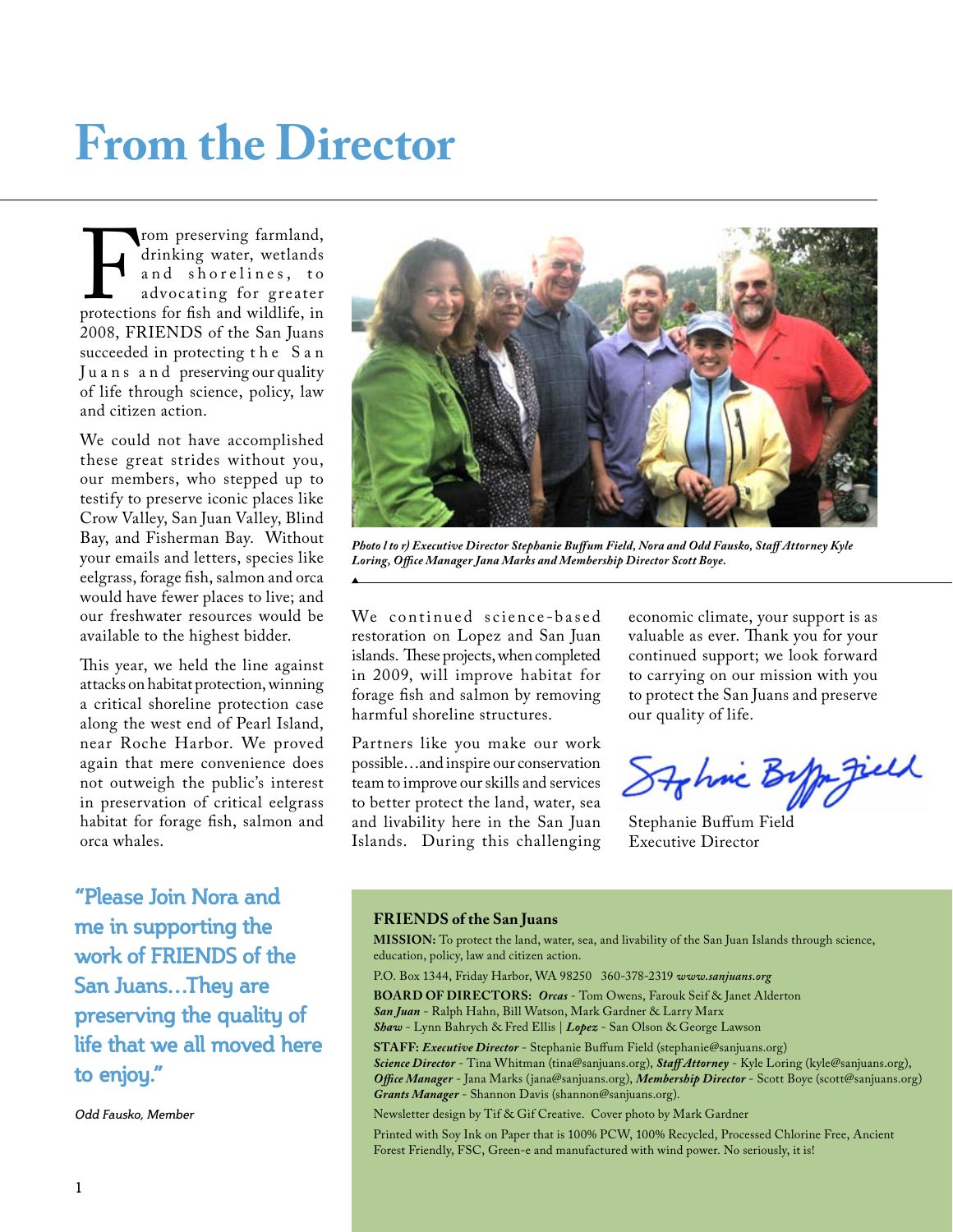### **Science Highlights & Accomplishments**

*With over 400 miles of shoreline, San Juan County plays an essential role in regional salmon and orca recovery efforts. Over the past year, FR IENDS science and education programs have actively aided in marine recovery, reaching over 4,500 citizens, assessing shoreline development trends, and implementing restoration projects at priority sites. Together, we are making a difference in protecting the San Juans and the greater Puget Sound/Georgia Basin ecosystem.*

#### **Shoreline Habitat Values, Threats and Opportunities**

FRIENDS conducted multiple presentations of our report, Shoreline Habitat Values, Threats and Opportunities which used science and landowner outreach to identify the most important shoreline properties for the recovery of critical species, including salmon, forage fish and eelgrass. FRIENDS presented report findings to: San Juan County Council, San Juan County Public Works Department, WSU Extension / Beachwatchers, San Juan Preservation Trust Board of Directors, San Juan Initiative Policy Committee, Leadership San Juan Islands, and the County Planning Commission.

#### **Eelgrass Research**

Eelgrass prairies provide critical food, shelter and migratory habitat for hundreds of species of fish, birds and invertebrates, including migrating juvenile salmon, Pacific herring, Dungeness crab and Great Blue Herons. To help protect this valuable marine resource, FRIENDS is monitoring eelgrass distribution in four priority bays where eelgrass declines have been documented since 2004: Westcott, Garrison, Fisherman and Blind Bays. In 2008, FRIENDS completed three years of detailed eelgrass mapping of those bays and has shared the results with the state Department of Natural Resources, and the County's Marine Resources Committee. Research findings have been incorporated into comment letters and oral testimony to advocate for eelgrass protection at the local and state level.

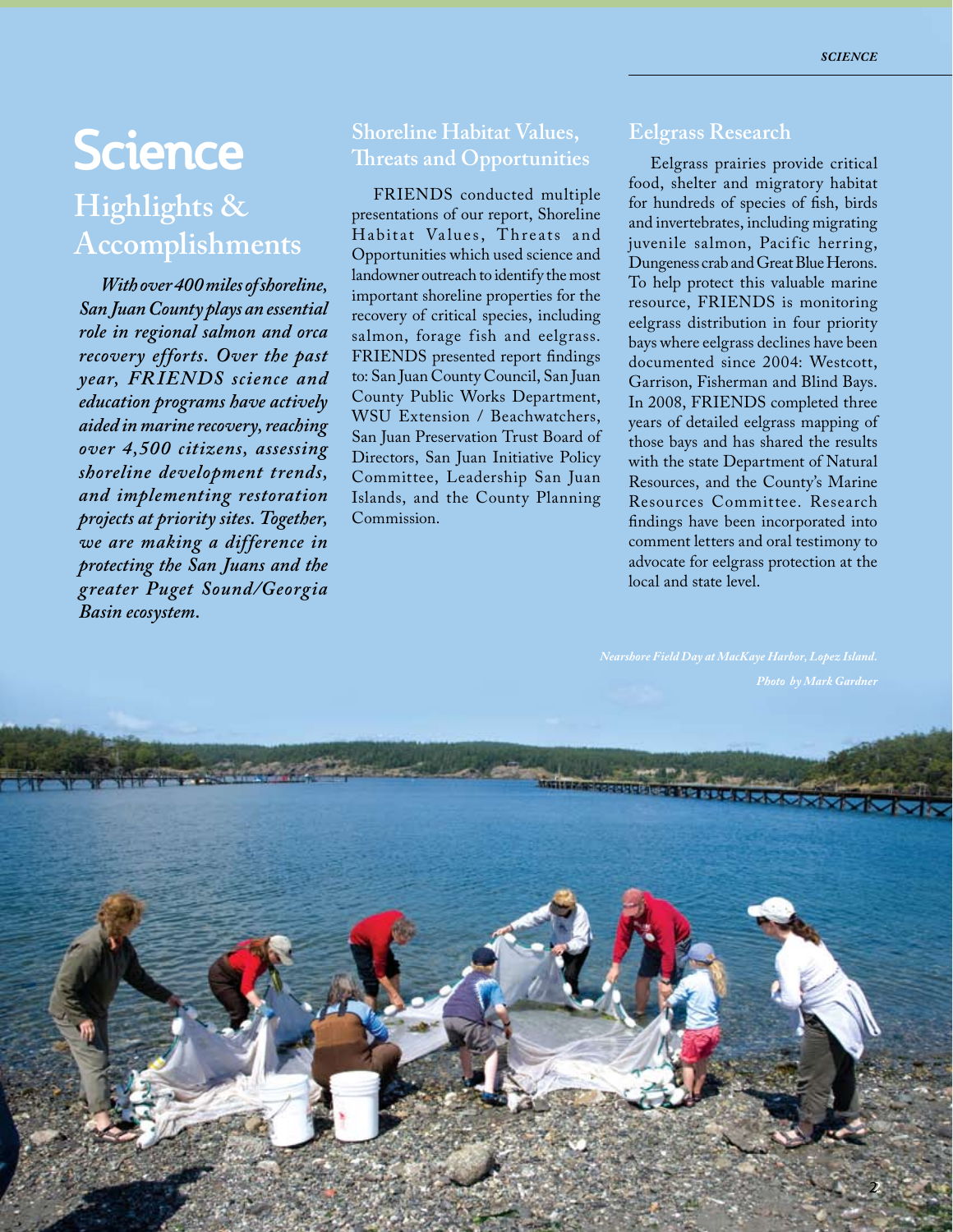

*l) FRIENDS completed San Juan County mapping for bull kelp habitat. Photo by Chris Homan r)Restoring forage fish spawning habitat at Shoal Bay, Lopez.*

#### **Mapping Kelp Habitat**

Over the past two years, FRIENDS mapped bull kelp habitat for San Juan County in partnership with the state Department of Natural Resources and the UW Friday Harbor Labs. FRIENDS also developed a white paper identifying kelp habitat threats and opportunities and circulated that paper, and detailed bull kelp distribution maps, statewide to over 100 shoreline planners and managers. This data is helping to inform land managers about this important marine habitat.

#### **Shoreline Protection**

Over the past two years, FRIENDS created a Shoreline Protection Blueprint to give land conservation organizations and interested landowners scientific information to ensure the most important nearshore habitats are targeted for protection. This protection focuses on the use of voluntary conservation tools including: the donation of land, conservation easements and enrollment of property in Washington State's Open Space tax incentive program. To achieve the goals of the Shoreline Protection Blueprint, FRIENDS used both landowner participation and science.

FRIENDS partnered with the San Juan County Land Bank and

the San Juan Preservation Trust to communicate with shoreline landowners through informational mailings, a shoreline landowner survey, and community workshops. A shoreline survey along with FRIENDS Living with the Shoreline Stewardship Guide was mailed to all 4,500 shoreline property owners in the County. Over 16% of landowners completed their survey and provided information on site characteristics, habitat changes observed by the landowner over time, and interest in long-term protection of tideland and shoreline habitat. Over 449 landowners expressed high interest in learning more about longterm shoreline protection programs, conservation easements, or protecting their tidelands in perpetuity.

FRIENDS also identified at-risk, high quality habitat sites, through analysis and mapping of existing biological, physical and land use data. A computer model was created to combine current development status, risk of future shoreline modification, and nearshore habitat value to identify priority sites for protection. The effectiveness of protection efforts can be monitored over time as the computer models allow analyses to be updated as new information becomes available.

The Land Bank and Preservation Trust are both applying results to internal planning processes. The Blueprint will help them and other conservation entities become more strategic in shoreline protection efforts.

#### **Shoreline Restoration**

To improve habitat conditions for forage fish, eelgrass prairies, shellfish beds, a sand spit and coastal lagoons, FRIENDS is working with interested private and public landowners on Lopez, San Juan and Shaw to restore shoreline properties that are being impacted by unnecessary shoreline modifications. Additional shoreline restoration project designs are underway in partnership with public and private landowners on Lopez, Shaw and Blakely Islands in 2009.

**Community Restoration Planning MacKaye Harbor, Lopez** - MacKaye Harbor and Barlow Bay's nearshore supports eelgrass prairies, documented surf smelt and Pacific sand lance spawning beaches, extensive coastal wetlands, and out-migrating juvenile salmon.

Derelict piers and piles, concrete, boats, shoreline armoring, and a tide gate currently degrade the bay's coastal wetlands, upper beach, and intertidal habitat. FRIENDS partnered with Coastal Geologic Services, San Juan County, The Tulalip Tribe and the south Lopez community to complete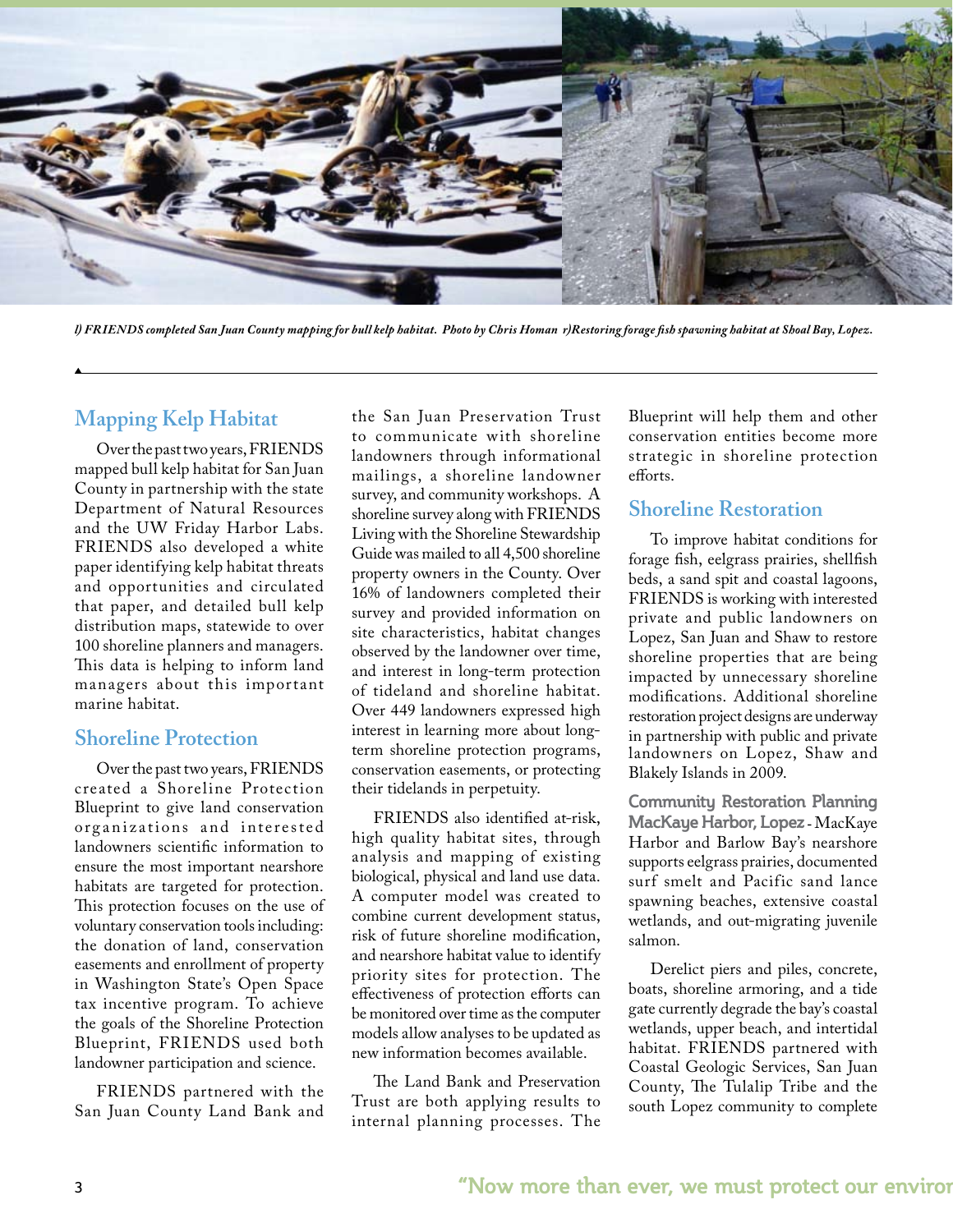

*l) Coastal Geologists survey for the Turn Point Salt Marsh restoration project. r) FRIENDS protects and restores nearshore habitat to improve juvenile salmon survival. Photo by Peter Kiffney, NOAA Fisheries*

a feasibility analysis for restoring the area's coastal habitats including beaches, tidelands and coastal wetlands. That effort completed land use, habitat analysis, and engineering surveys. FRIENDS shared a draft restoration plan for the intertidal, beach and wetland habitats at community meetings this fall. The community is identifying restoration priorities for the next phase of this project.

**Shoal Bay Shuffleboard Court Removal, Lopez** -In 2008, FRIENDS coordinated the removal of an old concrete and creosote log 'shuffleboard court' located adjacent to documented surf smelt spawning habitat. This derelict modification is interrupting the natural transport of sediment and, over time, will change the size and composition of the gravel on the beach, reducing forage fish spawning habitat. This project restores over 600 square feet of upper beach habitat and removes a barrier to natural geologic processes. Removal of creosote pilings also provides both environmental and human water quality benefits; creosote is toxic to fish, other marine organisms and humans.

**Turn Point Salt Marsh Restoration, San Juan** - Turn Point supports suitable forage fish spawning substrate, extensive eelgrass beds, areas of dense marine riparian vegetation and salt marshes. This area provides high quality feeding and resting areas for out-migrating juvenile salmon. FRIENDS has designed the Turn Point Salt Marsh Restoration Project to remove a 200-foot long unnecessary rockery from beach habitat along the front of a coastal wetland. The rockery blocks tidal exchange between the salt marsh and the marine environment and buries potential forage fish spawning habitat. Removal of the rockery will restore upper beach habitat and wetland hydrology, naturally improving the condition and function of the salt marsh, an important and rare coastal habitat type within San Juan County.

#### **Shoreline Permit Analysis**

In 2008 FRIENDS applied the results from our San Juan County Shoreline Permit Analysis, 1972-2005, to the Critical Areas Ordinance Update and the San Juan Initiative process. Our report identified major shoreline permit activity trends in San Juan County from 1972 through 2005.

Some of the results were startling. For example, we found that the rate of permit issuance for docks on shoreline parcels with eelgrass actually increased after the adoption of environmentallysensitive area regulations intended to protect eelgrass (5 per year from 1972-1992 and 10 per year from 1993-2005). Likewise, permits for bulkheads on parcels with forage fish spawning increased from a rate of 0.42 per year for 1972-1992 to 0.85 per year from 1993-2005, after the adoption of environmentally-sensitive area regulations.

The Analysis allows San Juan County to guide future planning processes with increased knowledge of past shoreline land use activities. The Analysis also increases our understanding of the relationship between shoreline development and nearshore habitat conditions. We shared the results of the Analysis with over 75 local scientists, planners and managers, and you can find the report at *www.sanjuans.org*.

#### **Integrating Science into Countywide Planning**

FRIENDS participated in major planning processes to ensure that the best available information on priority habitats and species was applied to decision making, including: the Public Works Department Road Plan, Marine Resources Committee Marine Stewardship Plan, San Juan County Critical Areas Ordinance Update, San Juan County Land Bank and San Juan Preservation Trust Habitat Assessment, and San Juan Initiative's Science Team and Policy Group.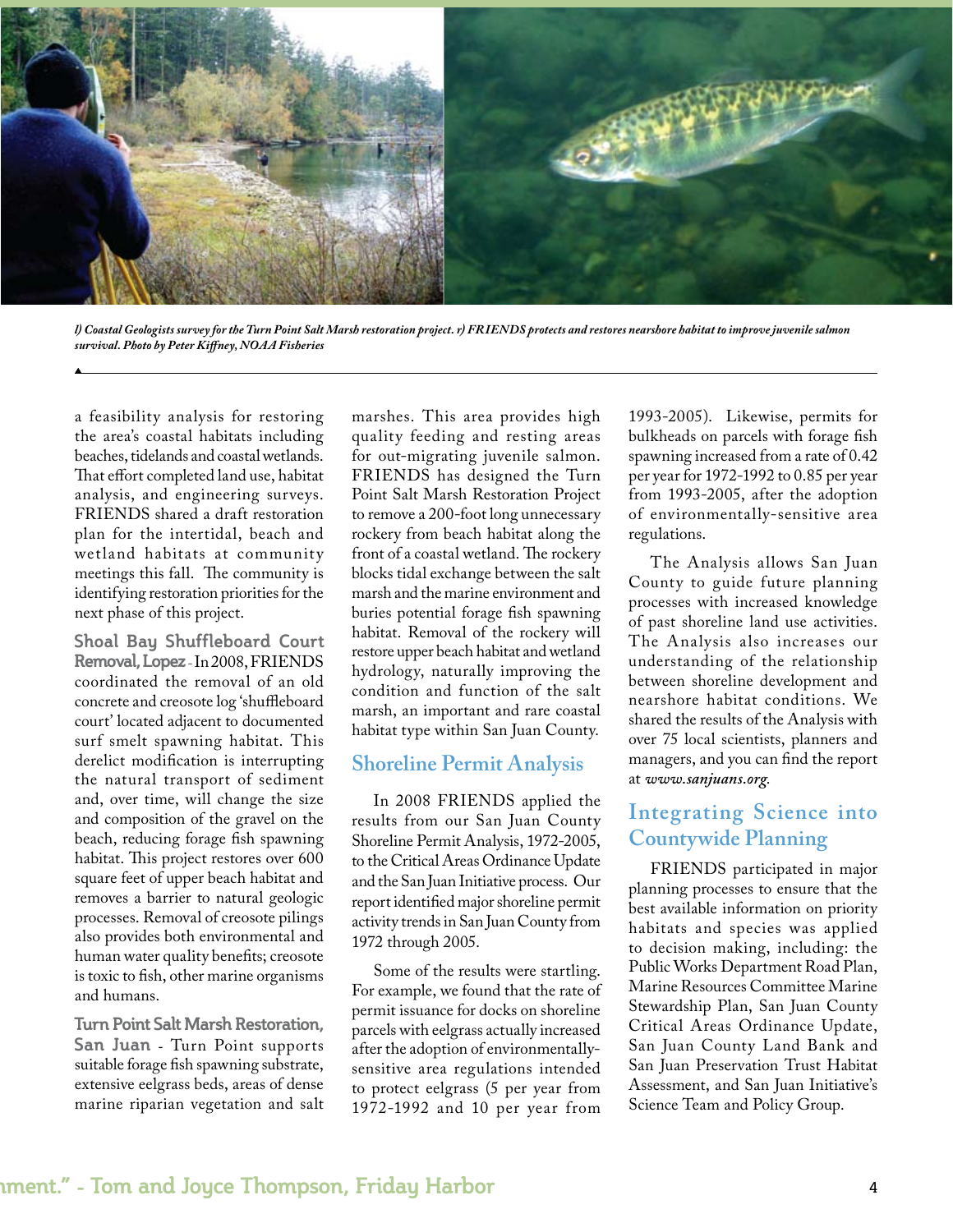## **Law & Policy Highlights & Accomplishments**

*With your help, FRIENDS participated actively in public processes to protect our shorelines, water supplies, farmland, and other critical areas. And as the only environmental advocacy group in the San Juans with the in-house capability to legally challenge unlawful activities, we served as the last line of defense to enforce state and local laws established to preserve the quality of life that San Juan County residents expect. Every time you support our efforts, you tighten this safety net.*

#### **Protecting Farmland**

In 1990, with residential sprawl consuming farmland across the state, the state legislature recognized the need to protect our ability to grow food in Washington and enacted the Growth Management Act with a requirement that counties ensure the conservation of agricultural lands. When farms are legally subdivided, they must be designed to conserve farmland and agricultural resources.

In 2008, FRIENDS vigorously challenged inappropriate development of farmlands. In San Juan Valley, the heart of farming on San Juan Island, FRIENDS urged the County to deny a permit to subdivide farmland in the absence of any demonstration that the developer had evaluated and proposed to protect the highest quality farmland on those parcels.

In Blind Bay, FRIENDS advocated against the conversion of Shaw Island's gateway farmland into a subdivision and unnecessary 175-foot dock without conserving agricultural lands. That farm had in the past raised chicken and sheep, reared horses and cattle, and produced hay crops. Like the San Juan Valley proposal, the applicant had not sufficiently assessed the most environmentally or agriculturally rich areas on the property. On October 6, 2008, the Hearing Examiner denied the dock, but approved the subdivision subject to several conditions that may diminish the impact of the development on the shoreline.

#### **Protecting Precious Water Resources**

In collaboration with neighborhood groups, FRIENDS requested that County officials permit new development only after assuring residents of sufficient water supplies. In False Bay, FRIENDS worked with neighbors of a proposed subdivision to evaluate the impact on existing wells of water use for 9 proposed homes.

 In Crow Valley, FRIENDS urged the County Council to comply with their duty to determine that a private waterline would be in the public interest prior to allowing a developer to use the public right-of-way for that waterline. That waterline could remove nearly 15,000 gallons per day from a Class III wetland on productive agricultural lands and transport it approximately 3.5 miles to a speculative development near the shoreline along Dolphin Bay. In a September 29, 2008 public hearing, FRIENDS and a roomful of residents demanded that the Council analyze impacts that the waterline would cause to the wetland, to Crow Valley farms, and to the watershed. On October 20th the Council agreed with Orcas residents and FRIENDS and denied the franchise permit.

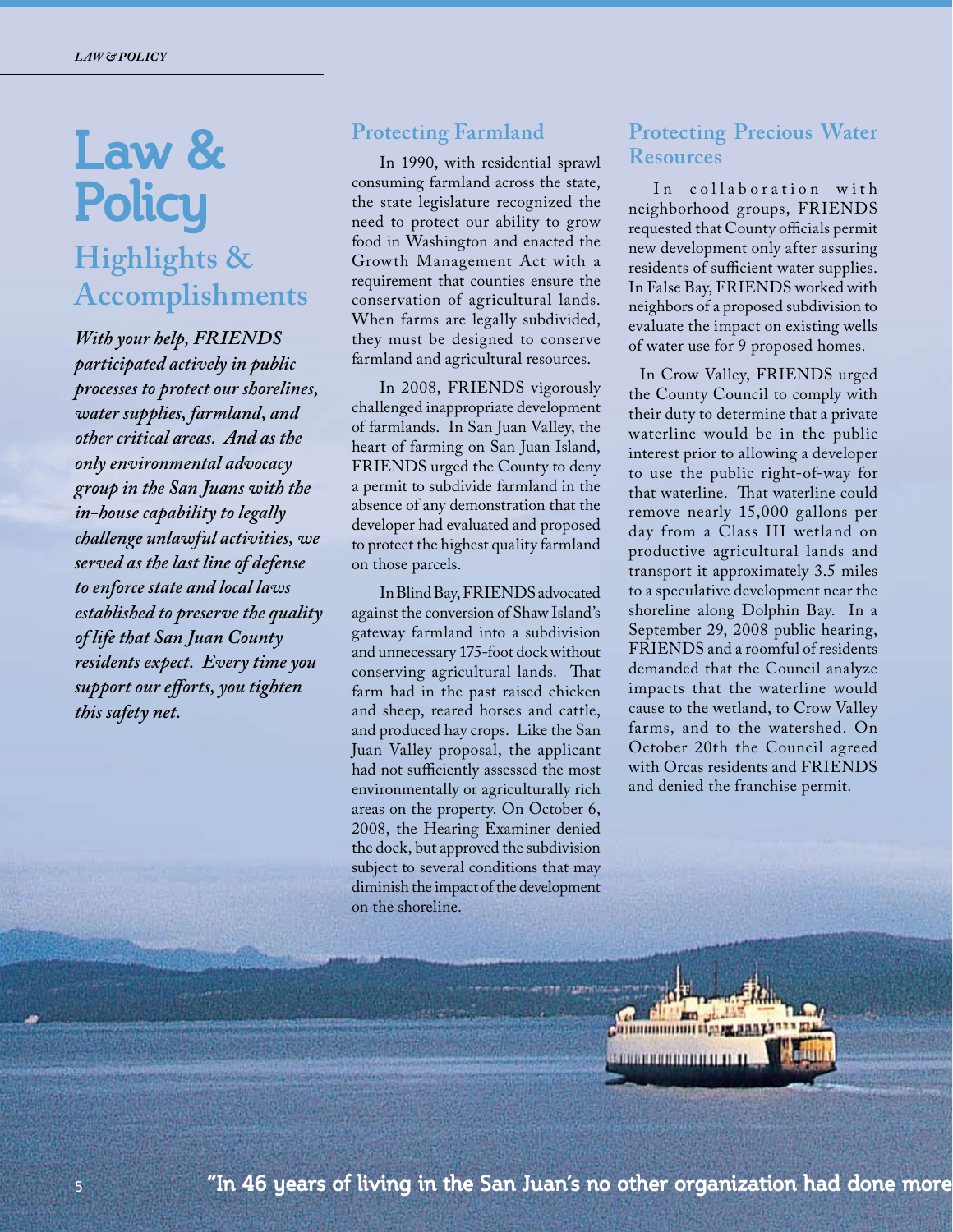#### **Protecting the Shoreline**

Over the years, FRIENDS has established a healthy legacy of shoreline protection. This past summer, FRIENDS built upon that legacy with the successful appeal of a permit for the construction of a single-user dock over eelgrass on the west end of Pearl Island. On August 25, 2008, the Shorelines Hearings Board reversed the County's issuance of the permit, agreeing with FRIENDS that it violated both state and local law, and noting that the applicant's "…desire for convenience does not outweigh the public's interest in preservation of fragile off-shore environment." The dock would have shaded a portion of an eelgrass prairie, likely impacting its ability to provide critical food, shelter and migratory habitat for hundreds of species of invertebrates, birds, crab, and fish like migrating salmon and Pacific herring. The applicant has appealed the Shorelines Hearings Board decision.

Since August 2007, FRIENDS has also worked with the County and Lopez residents to safeguard from development unstable shorelines along Fisherman Bay. On June 13, 2008, the Shorelines Hearings Board rewarded these efforts when it upheld the San Juan County Hearing Examiner's denial of a shoreline setback variance for a house on an unbuildable lot along the eastern shore of Fisherman Bay, Lopez Island.

FRIENDS has also challenged applications for unnecessary shoreline armoring. As we have learned from downsound areas like Hood Canal, bulkheading shorelines can cause substantial disruptions to shorelines by deflecting wave energy and scouring beaches, off-shore sediments, and neighboring shorelines. Accordingly, on June 10, 2008, FRIENDS appealed the County's determination that a bulkhead would not cause significant environmental harm when we learned that the County had reached that decision without considering the surf smelt spawning habitat that would be covered by the bulkhead, or the eelgrass meadow growing just off-shore. On October 29, 2008, the San Juan County Hearing Examiner issued a decision agreeing that FRIENDS had filed a valid SEPA appeal, and denying the bulkhead on the separate grounds that it was unnecessary and not allowed merely to protect landscaping.

#### **Strengthening Our Islands Safety Net**

FRIENDS lends its expertise to help shape local policies that benefit our unique home. We review land use permits in the county, and when necessary comment and testify against development that harms our agricultural lands, water, or shorelines. We participate on numerous committees to ensure the environment has a voice at the table, including the Critical Areas Ordinance Committee, Marine Resources Management Committee, Water Resources Committee, and the San Juan Initiative. In addition, in 2008, FRIENDS has diligently pursued effective enforcement authority for County officials to ticket those who flagrantly violate land use laws. FRIENDS also helped facilitate the September 17, 2008 San Juan County Transportation Summit that initiated a forum for increasing mobility for people and goods to and through the San Juans.

*photo by Mark Gardner*

6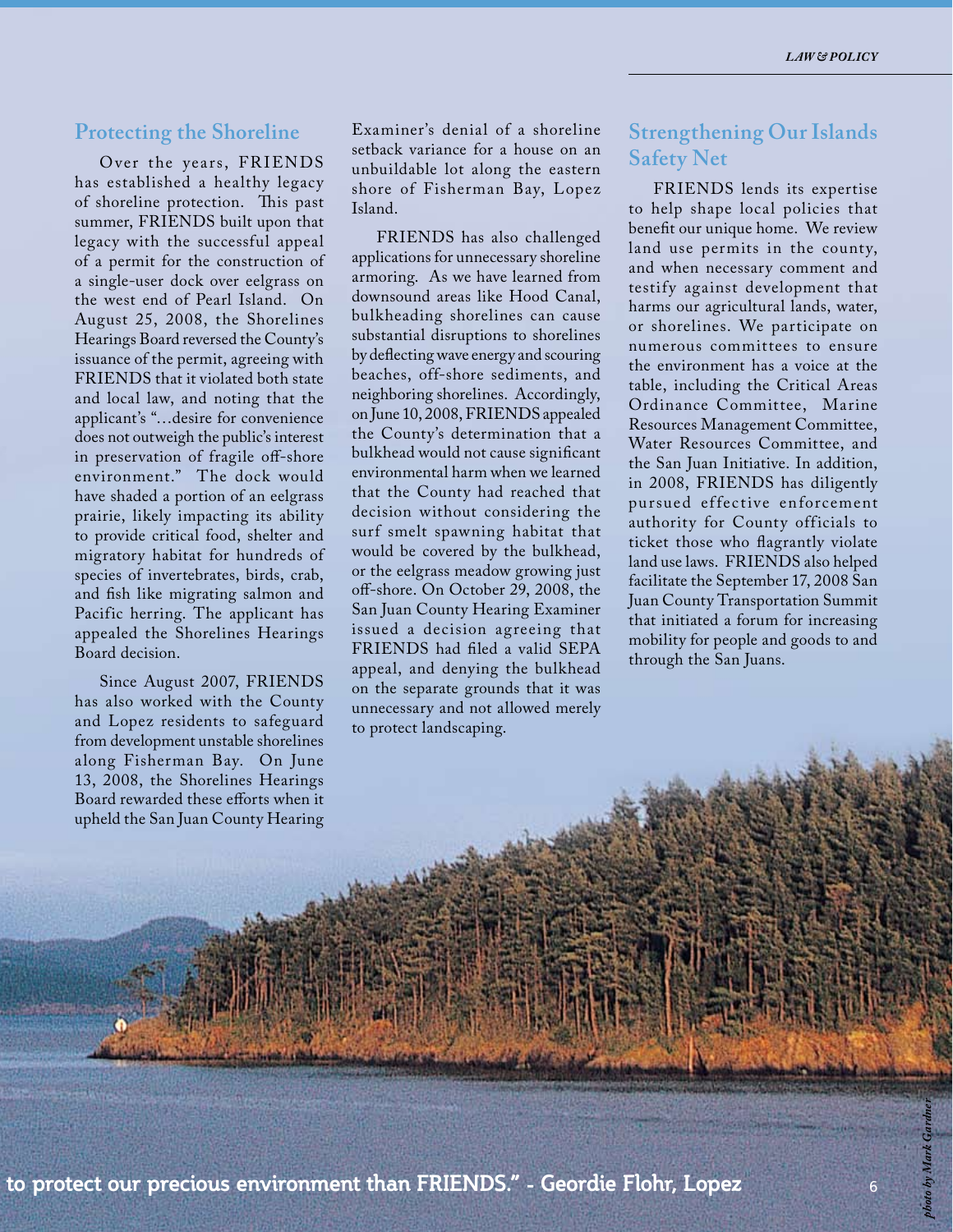

*l) Orca Sing Celebration r) 2008 Canoe Journey stopover in Roche Harbor*

## **Outreach & Education**

### **Highlights & Accomplishments**

*In addition to science, policy and law, FRIENDS of the San Juans makes time to celebrate this place through events such as Orca Sing, Canoe Journey, Conservation Summit, community restoration projects, lectures, and our annual meeting. We strive to inspire the human spirit to preserve our unique environment for generations to come.*

#### **Canoe Journey 2008**

 This summer, FRIENDS hosted over 200 Native Americans on Shaw Island and Roche Harbor as part of the 2008 Canoe Journey. 14 sea going canoes, paddlers, and ground crew traveled through the islands en route to their final destination of Cowichan, B.C. Canada (near Duncan). Over 110 ocean-going canoes, from a variety

of nations, paddled to Cowichan. The Journey is filled with ceremony symbolic of ancient times when one nation would travel into the territory of another, reminding us of the importance of the sharing of culture and respect for Indigenous people all over the world. Many San Juan County community members assisted with this incredible celebration.

#### FRIENDS Annual Meeting

 Over 100 members and guests attended our Annual Meeting on Shaw Island at the Ellis Biological Preserve. Highlights included tours of the Preserve and keynote remarks by coastal geologists, Wolf Bauer and Jim Johannessen, who discussed coastal processes, climate change, and opportunities to protect our shorelines.

#### **Raising Awareness for Orca Protection**

 On summer solstice the City Cantabile Choir, directed by Fred West, ACS/PS, FRIENDS of the San Juans, People for Puget Sound, the Whale Museum, and Lime Kiln State Park hosted the 10th Annual Orca Sing at Lime Kiln State Park.

 The 2008 Orca Sing was honored by the attendance of our special guests: a superpod of over 55 of the Southern Resident orca whales, representing J Pod plus members of K and L pods.

 The Southern Resident Orca population has become a compelling example of the impact of the West Coast salmon collapse. Seven of our Southern Resident orca have gone missing this season, reducing the population to 83 southern residents. Marine biologists believe the missing adult whales, which include two reproductive females and K-7 (Lummi) who is considered the oldest female in the Southern Resident Community, starved to death.

 Southern Resident Orca rely heavily on endangered chinook salmon whose stocks have plunged. While ocean warming might also be a factor, loss of habitat and overfishing have more significant direct effects. Researchers are also concerned about other threats to the orca habitat including toxins, vessel disturbance, and the effects of military sonar on the mammals. The three pods that comprise our southern resident population are slow in regenerating. The challenges are vast and complex and it may only take a few more deaths to tip the balance for this endangered species.

#### **Marine Debris Presentation**

 This fall FRIENDS and member Doris Estabrooks sponsored Charles Moore for an evening lecture about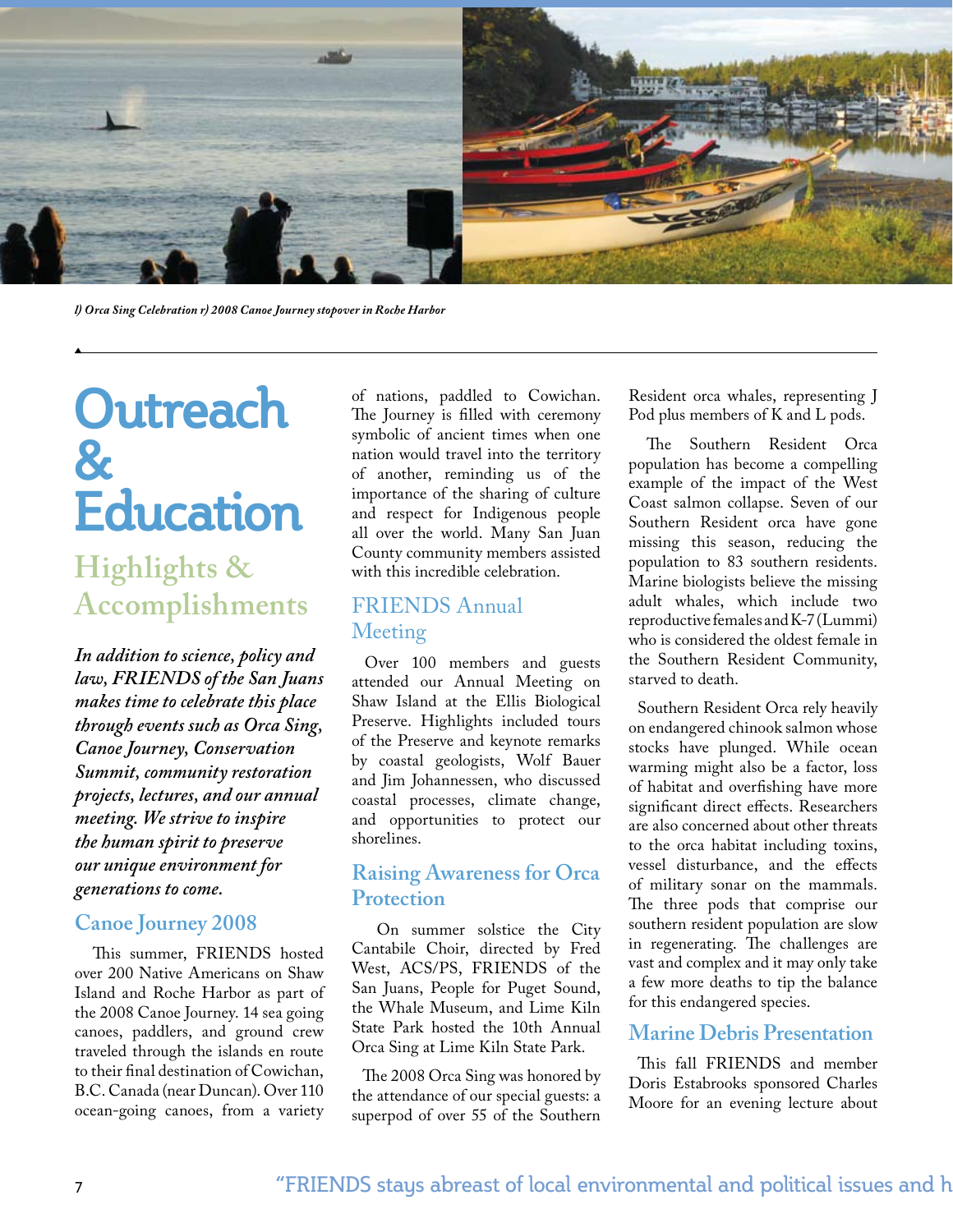

*l) Lopez residents attend community meeting to Preserve Fisherman Bay. r) Salmon in the Classroom program founder, Bob Boye discussed nearshore habitat with Coastal Geologist Wolf Bauer at FRIENDS Annual Meeting.*

plastics in our oceans. Moore shared his lifelong crusade to remediate the ocean's plastic load. In 1997, after a yacht race to Hawaii, Moore veered from the usual sea route and saw an ocean he had never known, a "garbage patch," the size of the Continental US, floating in the Pacific Ocean. FRIENDS is working on reducing marine debris through annual beach clean ups and the San Juan Anti-Litter Initiative. FRIENDS will be petitioning the County Council to ban Polystyrene containers in San Juan County in 2009.

#### **Conservation Summit**

 In commemoration of Earth Day 2008 over 100 citizens and 15 conservation organizations came together at the Lopez Center. Tom Cowan, regional liaison to the Puget Sound Partnership, was the keynote speaker. Stephanie Buffum Field, Executive Director of the FRIENDS served as the co-chair of the Conservation Summit Steering Committee.

 Six awards were given to San Juan County residents and businesses that have shown outstanding stewardship of the land and water.

 *Blossom Organic Grocery* was recognized for making efforts to stock island grown products and for buying only green power from OPALCO.

*Island Paper and Supply* received an award for their sustainability management practices, which include selling post-consumer waste products and non-toxic cleaning products.

 *Fred Ellis, Sr.* of Shaw Island won an individual award for his commitment to saving the fauna and flora of the San Juan Islands since 1937.

 *Ona Blue and Neil Hanson* were recognized for their 16 years of commitment to the free "Take it, or Leave it" facility at the Lopez Transfer Station.

 *Bill and Barbara Humes*, farmers and ranchers of Warm Valley Farm on Orcas Island were awarded the farmland stewardship award for their 45 years of protecting land through conservation trusts and mentoring of other farmers.

 *The Port of Friday Harbor* was recognized for being among the first ports in the State to meet the shoreline stewardship criteria, using electric cars for Port business, their innovative pump-out station, oil, battery and trash recycling facilities, "repair it, re-use it" shelter and the 400-gallon marine education aquarium at the Spring Street Pier.

 The 2009 Conservation Summit will be held April 18 in Friday Harbor. For more information visit www. stewardshipsjc.org.

#### **Project Partners**

 In 2008, FRIENDS worked with a variety of partners on a diversity of projects. These partners included: Coastal Geologic Services, Doug Bison Gallery, Friday Harbor Labs, Fred Felleman, Lummi Nation, National Park Service, Portals Group, Roche Harbor Resort and Marina, Rozewood Environmental, Samish Indian Nation, San Juan County Land Bank, San Juan County Marine Resources Committee, San Juan County Parks, San Juan County Public Works Department, San Juan Islands Conservation District, San Juan Initiative, San Juan Island Anti-Litter Initiative, San Juan Preservation Trust, San Juan Visitor Bureau Scenic Byways Committee, Soroptimist, Swinomish Tribal Community, The Whale Museum, United States Geological Survey, University of Washington, the Washington Department of Natural Resources and the Washington Department of Fish and Wildlife.

*FRIENDS has a long history of preserving the land, water, sea and livability of the San Juans. As we move into our 30th year, FRIENDS has a steep conservation agenda ahead. We will depend on you to help engage your friends, neighbors,decisionmakers and businesses to help protect and restore the San Juan Islands.*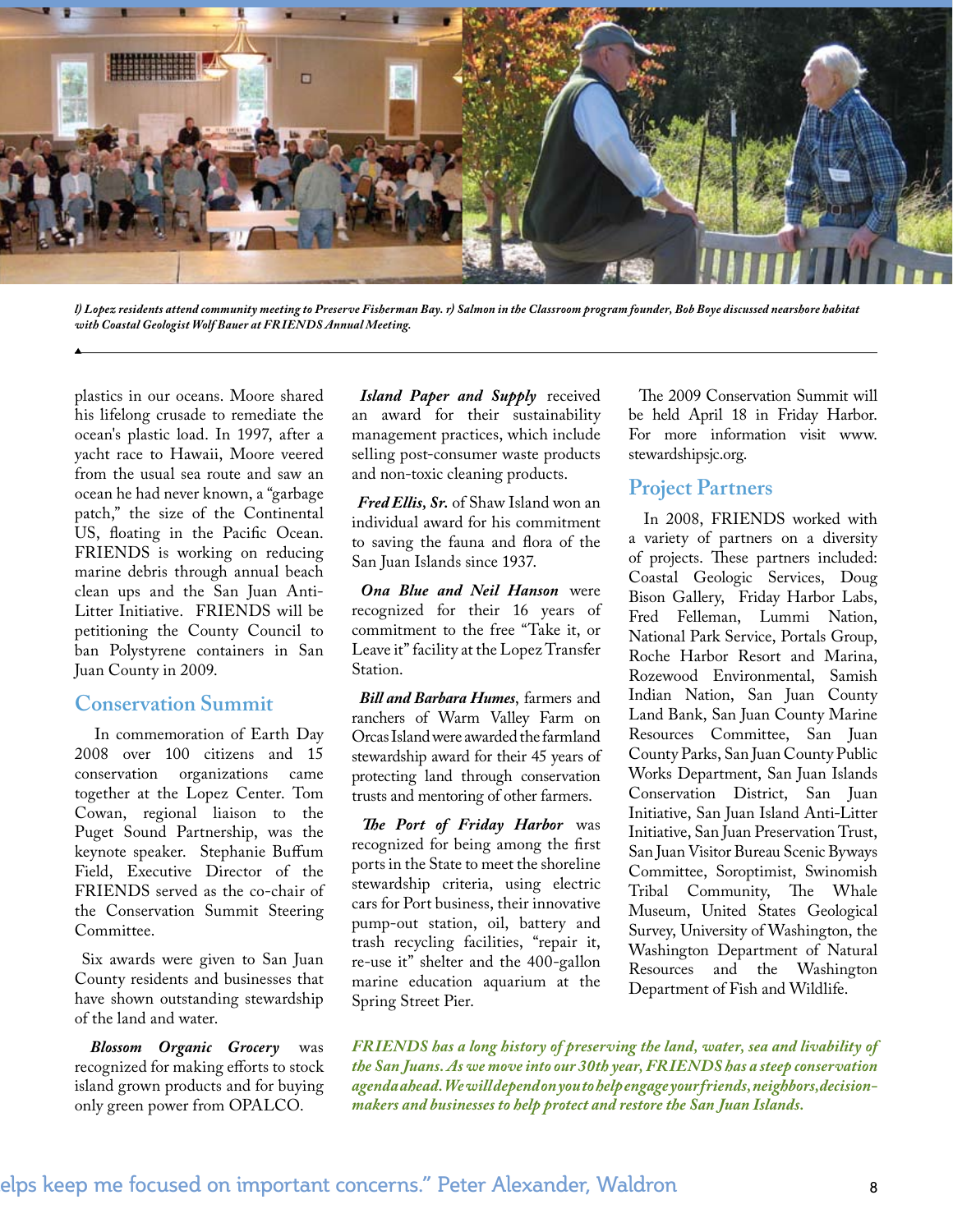**2008 Financial Highlights** FRIENDS of the San Juans is a 501(C)(3) non profit organization. FRIENDS receives its income primarily from membership contributions and grants. Expenditures pay for science and education program costs, publications, legal and policy expenses, publications and administrative support. Below is a financial snapshot for our 2008 Fiscal Year (October 1, 2007 to September 30, 2008) which does not include all final adjustments.

### Statement of Activities

| <i>Income</i>                         | <i>2008</i> |
|---------------------------------------|-------------|
| Membership Contributions \$334,912    |             |
| Grants                                | \$202,919   |
| Investments, Events &<br>Other Income | \$10,507    |
| <b>Total Income</b>                   | \$548,338   |
| <b>Expenses</b>                       |             |

| <b>Net Surplus</b>    | \$92,955  |
|-----------------------|-----------|
| <b>Total Expenses</b> | \$455,383 |
| Administration        | \$30,539  |
| Fundraising           | \$34,430  |
| Programs              | \$390,414 |
|                       |           |

#### Financial Position

#### *Current & Fixed Assets 2008*

| <b>Total Assets</b>                 | \$344,000 |
|-------------------------------------|-----------|
| Other Assets                        | \$3,051   |
| Marilyn Ellis Endowment             | \$68,824  |
| Cash & Other Unrestricted \$272,125 |           |

#### *Liabilities & Accumulated Surplus*

| Current Liabilities        | \$1,348   |
|----------------------------|-----------|
| <b>Accumulated Surplus</b> | \$342,652 |
| Total Liabilities &        |           |
| <b>Accumulated Surplus</b> | \$344,000 |
|                            |           |



#### REVENUE SOURCES



#### EXPENDITURES

We would also to thank the generous foundations and in-kind supporters that make our work possible, including: Bullitt Foundation, EcoTrust, Northwest Fund for the Environment, U.S. Fish and Wildlife Service, The Russell Family Foundation, National Fish and Wildlife Foundation Community Salmon Fund, Patagonia, Washington Department of Ecology/ Northwest Straits Commission, the Washington State Salmon Recovery Funding Board, Puget Sound Acquisition and Restoration Funds, Private landowners Patty and Gary Bergren, Nick and Sarah Jones, and the Ruckelshaus Family. In-kind supporters include: San Juan County Public Works, San Juan County Beach Watcher volunteers, Tulalip Tribes, and FRIENDS volunteers.

**Thank You Members, We Truly Appreciate Your Support!**

Call for Volunteers Do you have some time to spare? We are looking for volunteers to attend meetings, coordinate events, participate on committees, and assist with FRIENDS projects. See the following list for some ways you can get involved and help FRIENDS protect the environment of the San Juan Islands. For more information or to discuss your interests, please contact Jana Marks at 378-2319, or at jana@sanjuans.org.

#### Attend Meetings

- Agricultural Resources
- **Committee**
- Marine Resources Committee
- Planning Commission
- County Council
- Town of Friday Harbor
- Eastsound Committees
- Hamlet Plans

#### Activities and Events

- Beach Clean Ups
- Earth Day
- Orca Sing
- Canoe Journey
- Fairs
- Annual Meeting
- Setting Up for Events
- Event Hosting
- Photography
- Mailing Parties
- Media
- Website Updates

#### Science/Field Work

• Participate in Projects as Needed • Research and Database Assistance

Legal/Policy Work • Pro Bono Legal Assistance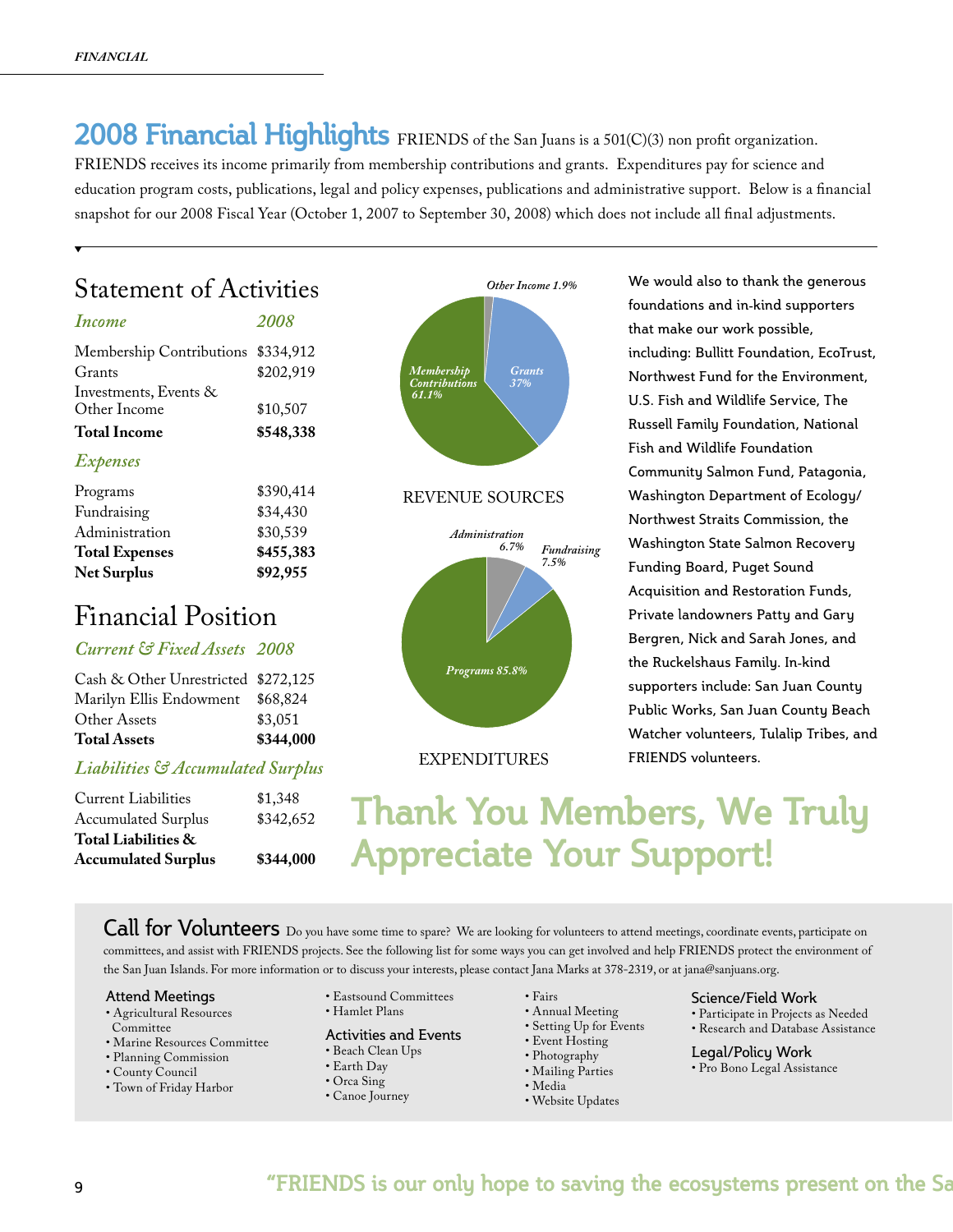## *Staff and Board Updates*



*FRIENDS Science Director, Tina Whitman and husband Mike O'Connell welcomed their new son Soren this July.*



*FRIENDS Grants Manager, Shannon Davis and husband Brandon, welcomed their new daughter Tayla, this August.*



*Executive Director Stephanie presents Fred Ellis with a commemorative blanket from the Lummi Nation during the Annual Meeting on Shaw.* 

## **Membership Survey**

Last spring FRIENDS of the San Juans mailed out a member survey. 412 of you replied and the results of the survey provided us with valuable information about what is important to you!

#### **Your support**

*71%* strongly support our educational programs

*69%* strongly support our science programs

*67%* strongly support our policy & law programs

### **Planned Giving Planned Giving**

#### **Top five activities enjoyed by Friends members**

- *# 1* Hiking/walking
- *# 2* Gardening
- *# 3* Bicycling
- *# 4* Sea kayaking
- *# 5* Fishing

#### **Tree-Free Communication**

*MANY* of you reported that you want to hear from us via email only. We are redesigning our website this winter, and are compiling a comprehensive email list of members, so that we can provide paperless communication for members who prefer this level

*10%* of you expressed interest in planned giving, and 3% of your informed us that your have already named FRIENDS in your estate planning. Thank you for your commitment to our long term success. For more information about including FRIENDS in you estate planning, please contact our office.